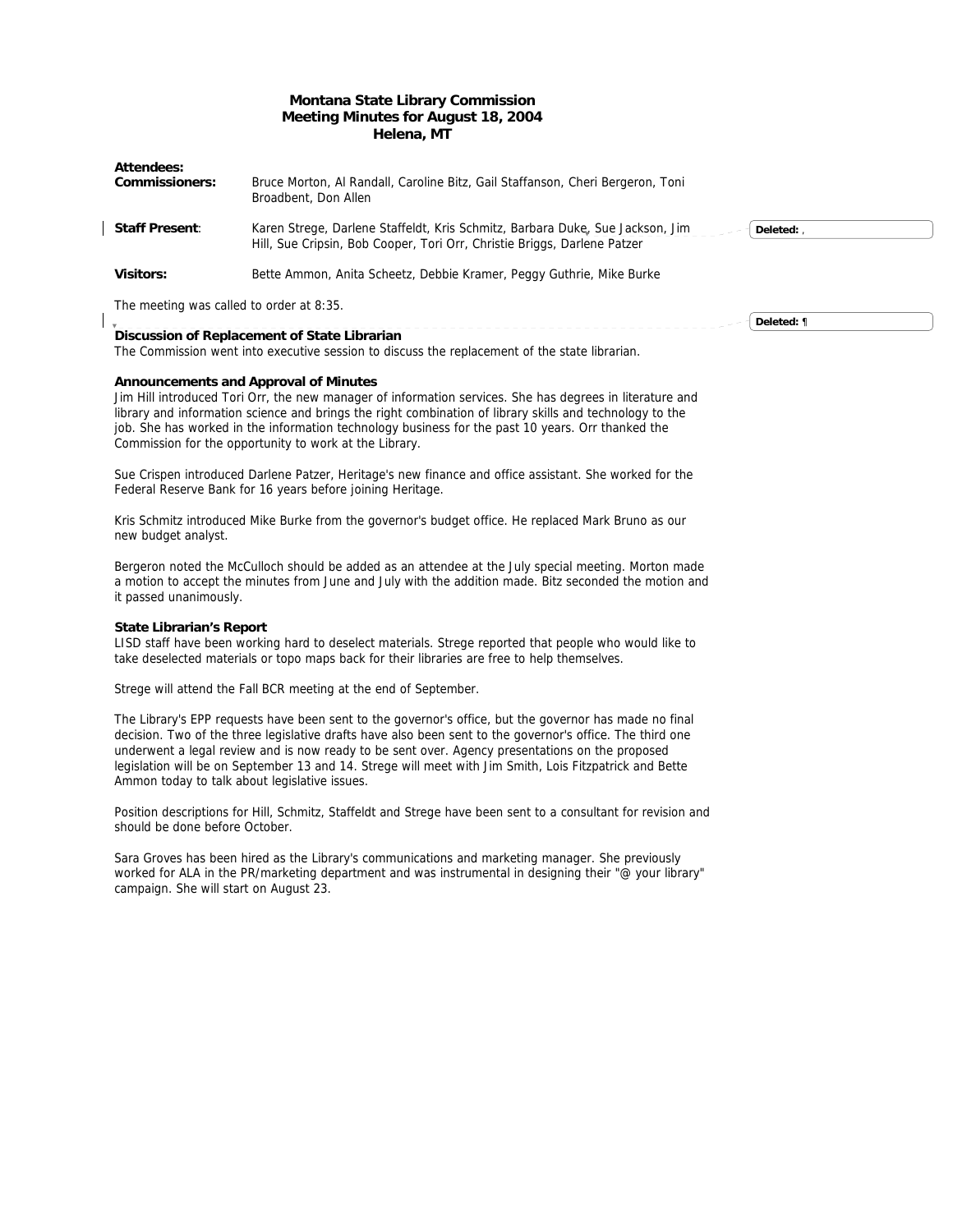Currently there are three positions vacant in the digital library, and one agency-wide web manager position will be vacant in October. Strege has scheduled a meeting for tomorrow with Hill, Staffeldt, Orr and Duane Anderson to discuss how best to fill the vacant positions. The goal is to define where the Library wants to be in two years and what staff needs are necessary to get us there. Strege invited Commission members to participate in the meeting and Morton volunteered to join the discussion by phone. Strege will update the Commission by email after the meeting.

ITSD gave approval to purchase a server to be located at the State Library for the Shared Catalog. The approval took four months of discussion between ITSD and Library staff.

### **LDD & TBL**

The Fall Workshop is coming up. State aid checks will be sent as soon as standards are verified. Federation checks based on federation plans of service will also go out soon.

The Shared Catalog server has been ordered and should be operating by the end of October. Several libraries have been added to the shared catalog. Anita Scheetz expressed her appreciation to the State Library and the Commission for providing smaller libraries with the means to offer so many services to their patrons that they wouldn't be able to afford on their own.

David Whittall, a consultant from the National Library Service, visited TBL. He met with Strege and Staffeldt and said that TBL staff is doing a great job. One recommendation he made is that TBL do a quarterly newsletter rather than just two a year. NLS will be doing a nationwide outreach campaign and TBL hopes to tie in with that to increase awareness of its services.

#### **MSdL**

Jim Hill went to the ESRI User conference in San Diego. ESRI is the vendor for the GIS software NRIS uses. ESRI has a new licensing strategy coming out which will likely affect how NRIS licenses its software. Currently NRIS gets great prices from ESRI, and Hill is not sure how the change will affect the budget. He will update the Commission at its next meeting. Governor Martz also attended the conference and gave a speech at the pre-conference gathering for policy makers and was interviewed for Directions magazine. She praised the work NRIS is doing at the Library and supported GIS in general.

Hill also went to the Joint Conference on Digital Libraries conference in June in Tucson. The conference focused on what solutions are being developed for digital libraries. There doesn't seem to be one good solution available yet, but Hill doesn't feel we can afford to wait for everything to get resolved. One of the issues MSdL is facing is the need to invest in some digital content management software as soon as possible. This is a huge decision to make that will affect MSdL for a long time, so a lot of thought needs to be put into it. Another issue to resolve is the programming environment. MSdL has a lot of individual programmers who work on their own. That needs to change to a team approach to developing applications so consistency is maintained and problems aren't created when employees leave. A direction needs to be defined to resolve the issue without becoming too restrictive.

Hill is inviting Jeff Brandt, the state's Chief Information Officer (CIO) and staff members for a grand tour so they understand MSdL's roles. A well-defined relationship with ITSD needs to be established. Hill will update the Commission and let them know if their input becomes necessary.

Sue Crispin demonstrated Heritage's new element occurrence information available on their website.

## **LSTA**

Sue Jackson said that the LSTA projects are moving along. She will begin working on the 2003 stat grant report for IMLS soon. The next LSTA event is the Fall Workshop. Registration materials should be on the website by Friday. Tracy Cook is working on the Trustee Workshops, which will be held in Missoula in October and Billings in November. Jean Goodrich will be the speaker for the workshops.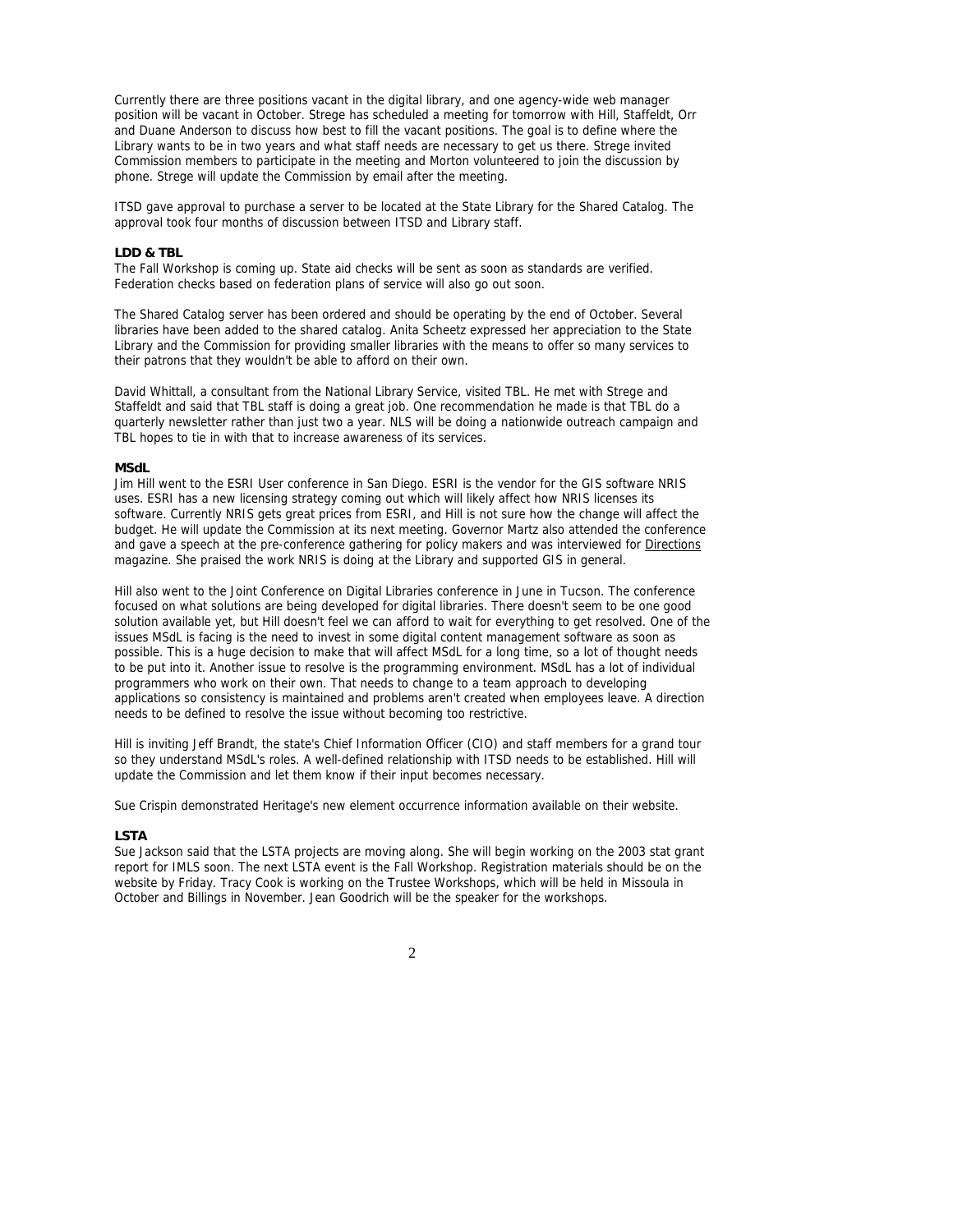The 50 Gates Staying Connected grant checks have been sent. There was enough money to fund the alternate project in Big Timber, also. The next step is collecting progress reports from the libraries.

Six PEEL scholarships were awarded and one was declined.

Strege commended Jackson for her excellent work on the Summer Institute, which was very will received this year. She pointed out the five letters of praise from participants that are in the library literature section. Jackson added that she had lots of help and that Sandra Nelson was wonderful. Schmitz pointed out the Jackson received employee of the year for the Library, also.

## **Financial Reports**

Schmitz explained that the legislative audit report starts with the general level and then moves to more detail in the second level. The only three funding sources the audit looks at are general fund, state special revenue and federal special revenue. The audit reports don't go into as much detail as do Schmitz's reports for the Commissioners.

FY04 was the end of the first fiscal year in the biennium. This is the snapshot year and will be used to build the FY06/07 budget. There were two changes at the close of the fiscal year. An operational plan change was moving the LSTA FY04 funds out of the grant category and into the operating budget for MLN. The other change was necessary because of language that should have been removed from House Bill 2, but wasn't. This caused the Library budget to be short funded this year and over funded for FY05, but the general fund amount will even out over the two years. Only \$211 of general fund money was reverted for FY04. NRIS had quite a few contracts that came up at fiscal year end that will continue into FY05.

FY05 is the HB2 startup budget and doesn't have any of the funds from FY04 that will carry into FY05. Those will be added on the FY05 first quarter report. The first part of the budget is broken down by categories; the next couple of pages break the budget into funding sources.

The new budget is due to the Governor's office on August 27. There are seven EPP proposals pending that request restoring funds. They can be included in the budget, but that doesn't mean they will be approved.

## **Building Remodel MOA**

The director of FWP gave his approval for the remodeling project collaboration at the State Library. FWP will pay about \$250,000 for the remodeling, and in return, will get rent-free office space for a specified number of FWP employees for 10 years. After the 10 years, FWP will pay rent to D of A at a per square foot rate. This agreement will allow all MSdL and FWP staff to be housed in the same area and will benefit FWP by providing them with pleasant working space on the Capitol complex where they can continue to work closely and cooperatively with NRIS.

A major part of the remodel will be moving the TBL stacks from their current spot to downstairs and making that area into office space. Some of the more frequently requested cassettes will be kept upstairs in the mailroom. The stacks area was never meant to house people, so the lighting, heating/air conditioning and flooring will need to be redone. Windows will be installed and skylights may be added later if the project comes in under budget. The downstairs conference room wall will be moved out to make the room bigger and the area of the Library open to the public will be outside the conference room. There will also be a storage area for the computer stations when they need to be moved out of the conference room so they won't have to be left in the public area. There isn't room for expansion upstairs, but the current area used for LDD/LISD staff members can be used in the future if necessary. Construction shouldn't cause too much staff disruption because the walls won't be moved until last.

The MOA between FWP and the State Library is still in draft format. It has passed legal review at FWP and the Library's attorney will also review it when he returns from vacation.

3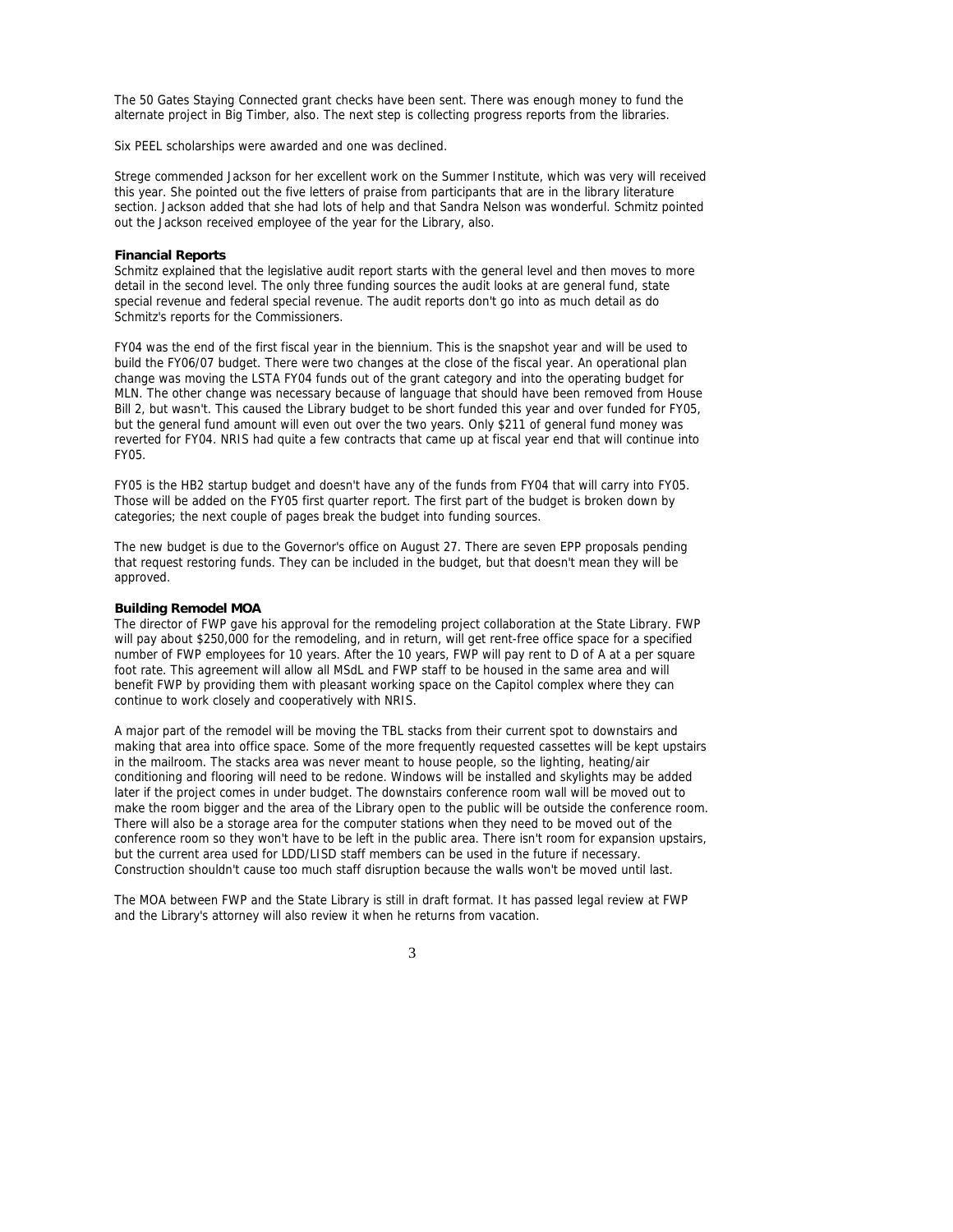### **Policies Review**

There are no substantial changes proposed to the TBL Loan Policy.

There are substantial changes proposed for the Internet Use Policy. Strege reported that there have been more users coming into the Library and accessing sites on the Internet that aren't work-related. Other library patrons and employees have complained about the sexually explicit material some people are viewing. Strege spoke with Judy Meadows, the state law librarian, about their policy and she has used it for a model for the new policy for the State Library. The Historical Society doesn't have a formal policy, but they expect to adopt one soon. Strege will bring the issue up at the Roundtable discussion to determine whether there should be a uniform policy for all state agency libraries that offer Internet access to the public. The State Library is publicly funded, but it is not a public library. Strege pointed out that this policy would not work for every library, as each library has its own purpose and customers.

The proposed policy prohibits patrons from accessing pornographic or obscene sites on the Internet. Strege is not proposing censorship, but the State Library is here to promote state employees' work, not to provide public access to any kind of information. For the policy to work, staff will need training to apply the policy fairly and consistently to everyone. If the Commission doesn't agree to the draft policy, an alternative would be to purchase recessed monitors so computer screens are not visible to anyone else. There are also privacy screens, but they don't work very well. Morton suggested that if the Library's mission is to enable state employees to do their work, then the line referring to minors should be removed from the policy. He added that having Library employees define what is pornographic is amorphous. He suggested that employees bring abuses to the attention of supervisory staff, so a smaller group is making the judgment of what is pornographic and applying to policy consistently.

There are still nine more policies to review in the coming meetings.

# **Federation Coordinators Report**

Mike Hamlett was not present. Staffeldt reported that federations seem to be going well. Bette Ammon invited everyone to the Darby grand opening on September 23. Darby will also be hiring a new director soon. Several libraries in the Tamarack foundation have started to use the Montana Shared Catalog. Four libraries have formed a partnership, which allows patrons to place holds on books in participating libraries.

Debbie Kramer said that South Central has not had their federation meeting yet, but she hasn't heard a lot of negative feedback about the federation changes.

Anita Scheetz of the Golden Plains Federation reported that their members are fine with the changes. Initially, there were some concerns about counties cutting library budgets because they see the federation checks as additional funding, but the federation members now realize that is not legal.

#### **Library Standards Update**

Kramer reported that the Library Standards Committee met twice and worked on updating the standards. The new standards will be a tiered structure. There will be essential standards, which are the standards that all libraries must meet to qualify for state aid funds. Kramer believes even the smallest libraries in Montana should be able to meet the essential standards. The next step is enhanced standards and the excellent standards. There will be a public comment period and the final draft will be presented to the Commission in December. Bitz commented that this will be a helpful tool for library boards to use to guide their directors. Ammon thanked Tracy Cook for all her hard work on the draft.

#### **Commission Goals & Objectives**

Bergeron visited the remodeled Lewis & Clark Library, which will reopen after Labor Day.

Bitz spoke at a local service organization for national literacy month. She talked about the need for early childhood literacy and what libraries in Montana are doing toward that goal. She also visited the Lewis &

4